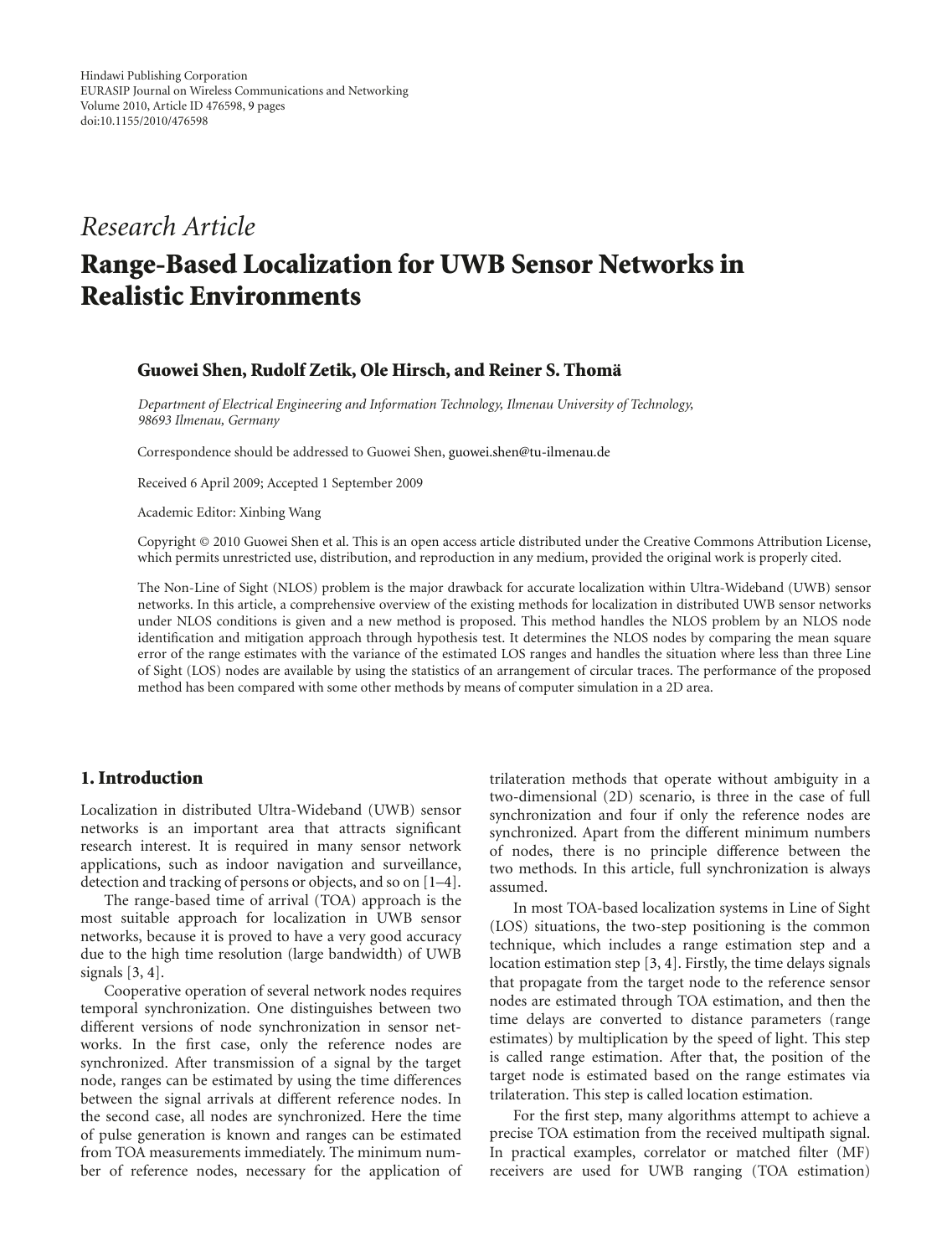[5]. Both the TOA estimation and the range estimation precision can be improved by application of efficient methods [4], such as maximum likelihood methods (e.g., generalized maximum likelihood method in [6]), subspace methods (e.g., MUSIC method in [7]), and some lowcomplexity techniques (e.g., threshold-based methods in  $[8]$ .

For the implementation of the second step, many different algorithms were developed. All of them try to acquire a high precision of the localization from the range estimates, such as Taylor series method (TS) [9, 10] and approximate maximum likelihood method (AML) [11]. Furthermore, in [12, 13], various location estimation algorithms (for range-based localization) have been analyzed and compared in 3-dimensional (3D) space. In [14], a novel joint TOA estimation and location estimation technique for UWB sensor network applications is proposed which uses the residual localization error as a metric to optimize the ranging thresholds.

In an urban or indoor environment, localization is mainly deteriorated by the multipath propagation and Non-Line of Sight (NLOS) situations. If some obstacles, for example, walls, or objects attenuate or block the direct signal between the transmitter and the receiver, the transmitted signal can only reach the receiver through a reflected, diffracted, or scattered path, so that the path length increases.

In such environments, generally, those TOA estimation methods we mentioned before become suboptimal, because in this case the strongest path is not always the direct, or Line of Sight (LOS), path. Therefore, a typical positive ranging offset will occur [14, 15].

A simple example scenario of a network is shown in Figure 1. The network consists of four static reference nodes R1–R4 and one target node T1. The estimated distance between R1 and T1,  $m_1$ , may be much larger than the true distance because of the blockage by the wall.

In this case, the location estimation algorithms mentioned before can also hardly handle this situation. Application of TOA estimation in the location estimation step will lead to large position errors.

In this article, we focus on the localization problem in realistic environments and propose a novel NLOS identification and mitigation algorithm that can cope with this NLOS problem. We assume that a number of static reference nodes and one target node are deployed in a UWB sensor network. A 2D arrangement is considered for simplicity of explanation. The distances between target node and reference nodes are obtained beforehand by TOA estimation, but it is not known a priory, which of them (if any) contain NLOS errors.

The remainder of this article is organized as follows. A comprehensive overview of the existing methods of handling the NLOS problem is presented and analyzed in Section 2. In Section 3, a novel hypothesis test for NLOS identification and mitigation is proposed and described in detail. The performance of the new method is evaluated and compared with results of standard methods by computer simulation in Section 4. Finally, conclusions are given in Section 5.



Figure 1: Example location scenario. The network consists of four static reference nodes R1–R4 (indicated by receiving antenna in green/black) and one target node T1 (indicated by a robot with transmitting antenna). The blockage by the wall between Node R1 and T1 creates an NLOS situation, but for the others reference nodes, T1 is in an LOS position. The  $m_i$  ( $i = 1, 2, 3, 4$ ) are the range estimates between the reference nodes and the target node.

## **2. Overview of Existing Methods**

We present an overview of important range-based localization methods that take into account the NLOS problem.

A residual weighting approach was first proposed in [16] for a TOA location scheme. It uses all NLOS and LOS estimated distances for the localization and applies residual ranking to minimize the influence of NLOS contributions. Different combinations of the reference nodes are considered to estimate the location and the corresponding residual error. The location estimates with smaller residuals have larger chances of corresponding to the correct target position. Hence, this algorithm weights the location estimates with the inverse of their residual errors. This residual ranking method can work very well when we have a large number of reference nodes and one of them is in an NLOS situation. The problem of this approach is that the estimate can be unreliable because NLOS errors, although reduced, are still present. The location is estimated by inclusion of all already estimated distances without any identification of LOS and NLOS channel conditions. In addition, it is computationally intensive, because it tries out all possible combinations of all nodes to determine the NLOS situations, especially when the total number is very large.

Another approach of handling the NLOS problem is location by tracking and smoothing. This approach detects discontinuities of the estimated historical positions by using tracking algorithms like Kalman filter [17] or Particle filter [18]. However, although it can detect points in time where NLOS channel conditions may be involved in the location estimation, it can hardly identify which node is in an NLOS situation. Moreover, this approach requires knowledge of the time history of range estimates and it can only be applied in the case of a moving target node.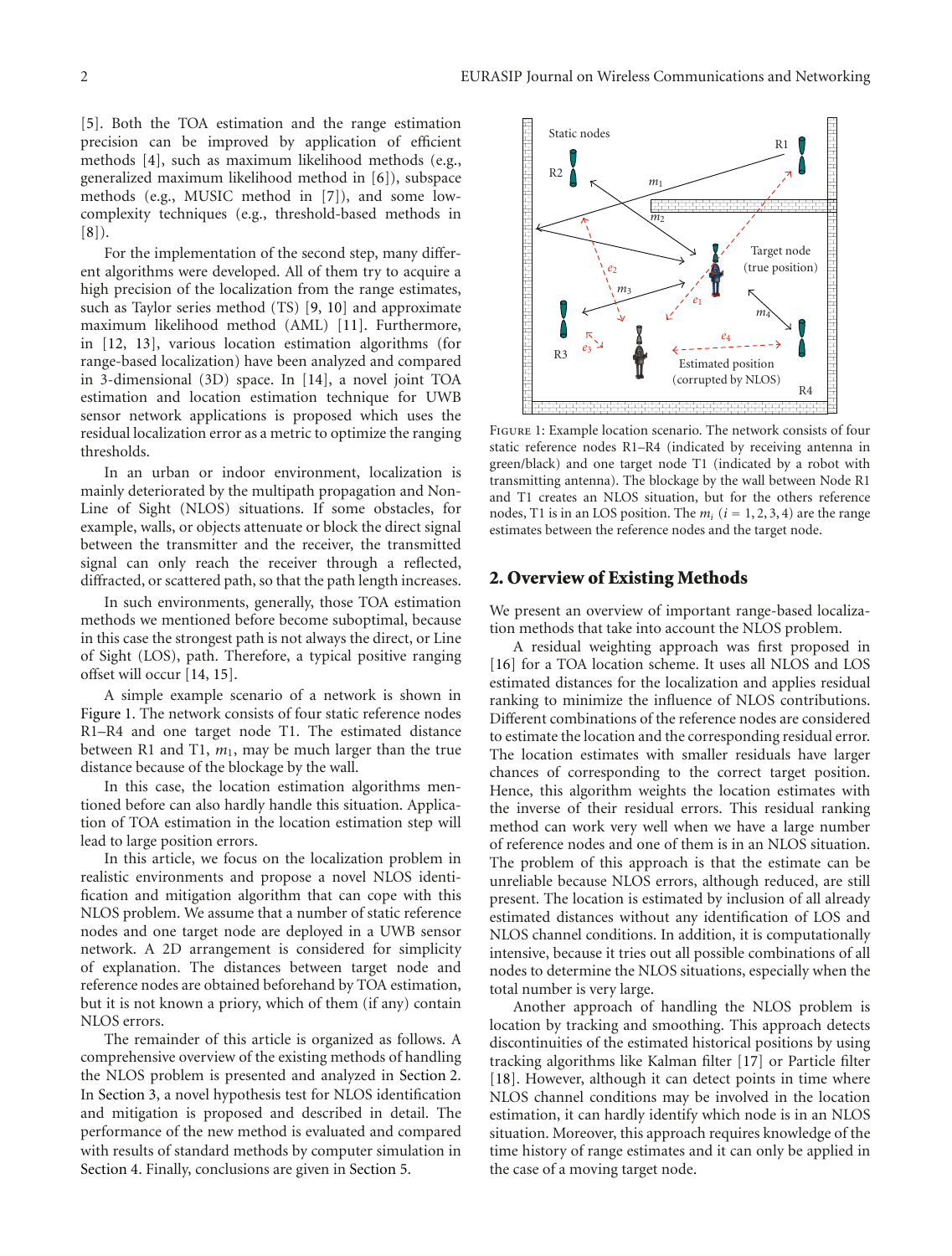A more popular approach is attempting to distinguish between the nodes in LOS and in NLOS positions and to mitigate the effects of NLOS nodes within the location estimation step. For example, in the location scenario in Figure 1, we can try to recognize that the channel between R1 and T1 is in NLOS condition and to locate T1 without using this NLOS node. The advantage of this approach is that if the identification is correct, the accuracy of the localization can be considerably improved. For the practical realization of this concept, the following attempts have been suggested in literature.

A method is proposed in [15] that investigates the received multipath signal. It is based on the signal power variation, and it assumes that a sudden decrease of SNR (Signal-to-Noise Ratio) could indicate the movement from an LOS into an NLOS position, and vice versa. Therefore, this method is a time history-based method. In [19], an identification technique based on the multipath channel statistics is proposed. It distinguishes between LOS and NLOS channel conditions by exploiting the amplitude or the delay statistics of the UWB channels. The amplitude statistics are captured using the kurtosis and the delay statistics are evaluated using the mean excess delay and the root mean square (RMS) delay spread of the received multipath components (MPCs). These algorithms identify NLOS nodes by means of the received multipath signal or the channel statistics.

As an alternative, it is also possible to identify LOS and NLOS channel conditions by using the range estimates.

For example, a hypothesis test method is proposed in [20]. It is based on the theory that the NLOS error increases the standard deviation of the estimated distances of each reference node. In [21], a decision theoretic framework for NLOS identification is presented, where time history-based hypothesis tests for the probability density function (PDF) of the results of TOA measurements are proposed. Here the NLOS and LOS range estimates are modeled as Gaussian random variables. These methods are time history-based hypothesis test methods. They consider the time history of estimated distances from each reference node individually. In [20], the measurement noise variance is assumed to be known. Moreover, a residual test is proposed in [22]. It works on the principle that if all measurements are performed under LOS channel conditions, the residuals have a central Chi-Square distribution and the residuals are the squared differences between the estimates and the true positions. It is computationally intensive similarly to [16], because it tries out all possible combinations of all single nodes to find NLOS situations. In addition, it cannot treat situations with only three reference nodes.

## **3. Proposed Method**

In this article, we consider a sensor network consisting of three or more reference nodes and one target node in a 2D area. The reference nodes  $R_i$  are fixed and their positions are already known (index *i* always goes from one to *n*, the number of the reference nodes, for all variables in

this article). We assume that all the reference nodes are synchronized with each other. The situation of the target node is stationary or moving.

For a stationary target node or a certain moment in case of a moving target node, the time delays of a signal that travels from the target node to the reference nodes are obtained by TOA estimation after performing measurements, and hence the distances are acquired. Here in this article, the estimated distances are referred to as range estimates. However, there is no prior knowledge of the LOS or NLOS conditions. -

The range estimate between the *i*th reference node and the target node,  $d_i$ , where the "hat" indicates the estimate, is modeled as

$$
\hat{d}_i = r_i + b_i + \varepsilon_i,\tag{1}
$$

where  $r_i$  are the true distances;  $\varepsilon_i$  denote the noise of range estimates and are assumed to be independently and identically distributed zero mean Gaussian random variables with variance  $\sigma_{\text{LOS}i}^2$  [14, 22];  $b_i$  are the distance biases introduced due to the NLOS blockage [14] and must be additive non-negative errors. If the channel is in LOS condition, then  $b_i$  is zero. In most cases, if the channel is in NLOS condition, *bi* is much greater than the absolute value of  $\varepsilon_i$  (i.e.,  $b_i \gg |\varepsilon_i|$ ). The noise  $\varepsilon_i$  can be reduced by averaging repeated measurements for each reference node in a static situation.

*3.1. Hypothesis Test Using MSE of Range Estimates and* Variance of LOS Range Estimates. From (1), the range estimation errors for each reference nodes are

$$
\xi_i = \hat{d}_i - r_i = \begin{cases} \varepsilon_i, & \text{in LOS channel conditions,} \\ \varepsilon_i + b_i, & \text{in NLOS channel conditions.} \end{cases} \tag{2}
$$

That means the range estimate errors in LOS channel conditions are zero-mean Gaussian variables, that is, *ξi* ∼  $N(0, \sigma_{\text{LOS}i}^2)$ . However, the true distances  $r_i$  are always unknown. We use the initial location estimate, by treating all the reference nodes as being in LOS situation, to estimate the -distance. Then, the estimated range errors are<br> $\hat{\xi}_i = \hat{d}_i - \hat{r}_i$ ,

$$
\hat{\xi}_i = \hat{d}_i - \hat{r}_i,\tag{3}
$$

 $\hat{\xi}_i = \hat{d}_i - \hat{r}_i,$  (3)<br>where  $\hat{r}_i$  are the estimated distances by using the initial location estimate. Exercise mean square error (MSE) of  $\hat{\xi}_i$  with respect to  $\xi_i$ , The mean square error (MSE) of  $\hat{\xi}_i$  with respect to  $\xi_i$ ,

which is referred to as *M*, is The mean square<br>which is referred to as .<br> $M = \text{MSE}(\hat{\xi}) = \text{E}\left[\frac{\hat{\xi}}{\hat{\xi}}\right]$ 

$$
M = \text{MSE}(\hat{\xi}) = \mathbb{E}\left[\left(\hat{\xi} - \xi\right)^2\right]
$$

$$
= \begin{cases} \mathbb{E}[\varepsilon^2] = \sigma_{\text{LOS}}^2, & \text{in LOS channel conditions,} \\ \mathbb{E}[(\varepsilon + b)^2] > \sigma_{\text{LOS}}^2, & \text{in NLOS channel conditions,} \end{cases}
$$
(4)

where  $E(\cdot)$  refers to the calculation of mathematical expectation.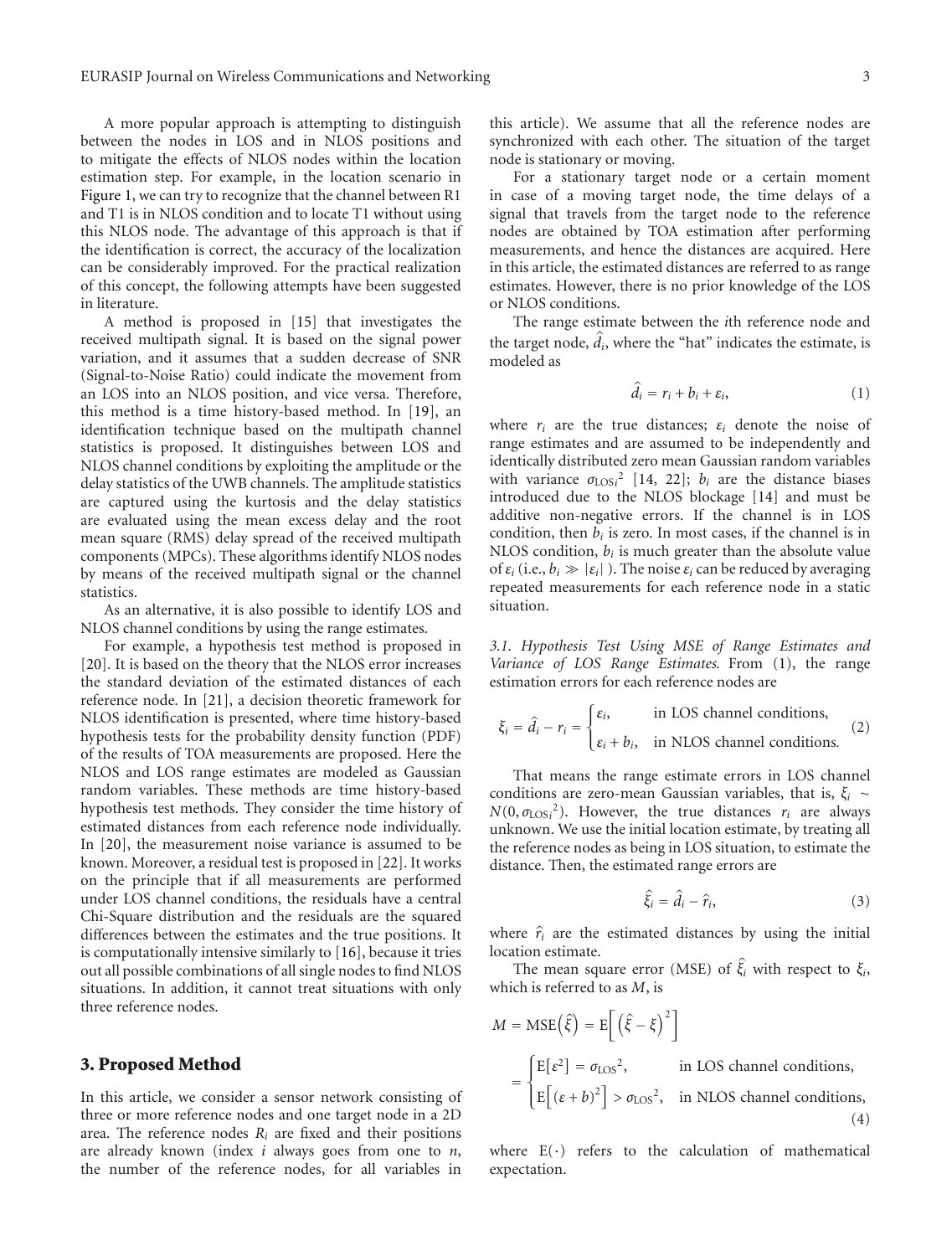

Figure 2: Demonstration for the hypothesis test. The solid circles are produced by estimated distances and dashed circles are produced by true distances. R2 and R3 are in LOS situation and estimated distances are only affected by measurement noise. R1 is in NLOS situation; estimated distance is affected by measurement noise and NLOS blockage.

It follows from (4) that in a pure LOS situation MSE of range estimates should not be greater than the variance of the LOS range estimates,  $\sigma_{\text{LOS}}^2$ . In contrast, if one or more NLOS nodes are within the group of nodes, *M* is greater than  $\sigma_{LOS}^2$  because the NLOS biases  $b_i$  are additive positive values.

This point can be demonstrated in Figure 2. Nodes R1, R2, and R3 are three static reference nodes. The radiuses of the circles are the corresponding range estimates. When all the nodes are in LOS situation, the range estimation errors,  $\xi_1$ ,  $\xi_2$  and  $\xi_3$ , are caused only by noise. The location estimation of the target node is position T1. In this case, the MSE of the range estimates is equal or smaller than the variance of the LOS range estimates. If, however, the node R1 is in an NLOS situation, the positive NLOS distance biases *b*<sup>1</sup> adds to the measurement distance. Assume position T1' to be the result of the location. Then, the MSE of the measured ranges will be greater than the variance of the LOS range estimates.

The variances of the LOS range estimates  $\sigma_{\text{LOS}i}^2$  are different at different distances, because the noise level of range estimates depends on the distance. We define  $σ_{LOS}^2$  as the greatest value of the variance among the estimated variances of measurements with all reference nodes. Therefore, for a specific UWB device, it can easily be obtained by *k* (*k >* 0) times distance measurements and range estimates in a pure LOS environment within the possible greatest distance, for example, a room without any objects (e.g., furniture, electronic devices, etc.) inside.

Let a random variable **X** be a vector of the range estimates errors of each measurement,  $X = [\zeta_1, \zeta_2, \dots, \zeta_k]$ , then the

maximum likelihood estimation of the variance of the range<br>estimates is estimates is

$$
\sigma_{\text{LOS}}^2 = \text{Var}(\mathbf{X}) = \frac{1}{k} \sum_{l=1}^k \left( \zeta_l - \overline{\zeta} \right)^2, \tag{5}
$$

where  $\overline{\zeta}$  is the average value of  $\zeta_l$  ( $l = 1, 2, \ldots, k$ ).

A hypothesis test can be deduced from the idea described above. This hypothesis test determines if NLOS nodes exist or not by comparing the MSE of the range estimates with the variance of the LOS range estimates. The two hypotheses are

$$
H_0: M \le \sigma_{LOS}^2
$$
, no NLOS node exists,  
 $H_1: M > \sigma_{LOS}^2$ , NLOS nodes exist. (6)

 $\overline{a}$ 

The MSE of the range estimates, *M*, can be calculated by  
\n
$$
M = \text{MSE}(\hat{\xi}) = \frac{1}{n} \sum_{i=1}^{n} (\hat{\xi}_i - \overline{\hat{\xi}})^2, \qquad (7)
$$

where  $\overline{\hat{\xi}}$  is the average value of  $\hat{\xi}_i$ .

If nodes in NLOS situation are determined, the one with the highest probability of being an NLOS node will be excluded from this group and the subgroup must be checked once again until there are no more NLOS node detected, or until there are only three reference nodes left. In this case, the node having the highest probability of being an NLOS node will be identified later.

After that, location estimation is done by using the nodes left.

The procedure of this Hypothesis Test is summarized as follows.

- (1) Perform location estimation by treating all reference nodes as if they would be in LOS channel conditions.
- (2) Calculate the MSE of the range estimates *M* accordnodes as it they would be in LO<br>Calculate the MSE of the range<br>ing to the estimated distances  $\hat{r}$ ing to the estimated distances  $\hat{r}_i$ .
- (3) Compare *M* with the variance of the LOS range estimates  $\sigma_{\text{LOS}}^2$ . If  $M \leq \sigma_{\text{LOS}}^2$ , we conclude that no NLOS nodes exist. In this case, we proceed with the final location estimation. Otherwise, proceed with the next step.
- (4) Estimate the locations and calculate the MSEs of the range estimates for each subgroup with *n* − 1 nodes.
- (5) Compare each MSE of the range estimates with the variance of the LOS range estimates. This step will be explained in detail later.
	- (a) If only one MSE smaller than the variance of the LOS range estimates is detected, we conclude that no NLOS node is present in this subgroup. The node, that is not included in this subgroup, is identified as an NLOS node.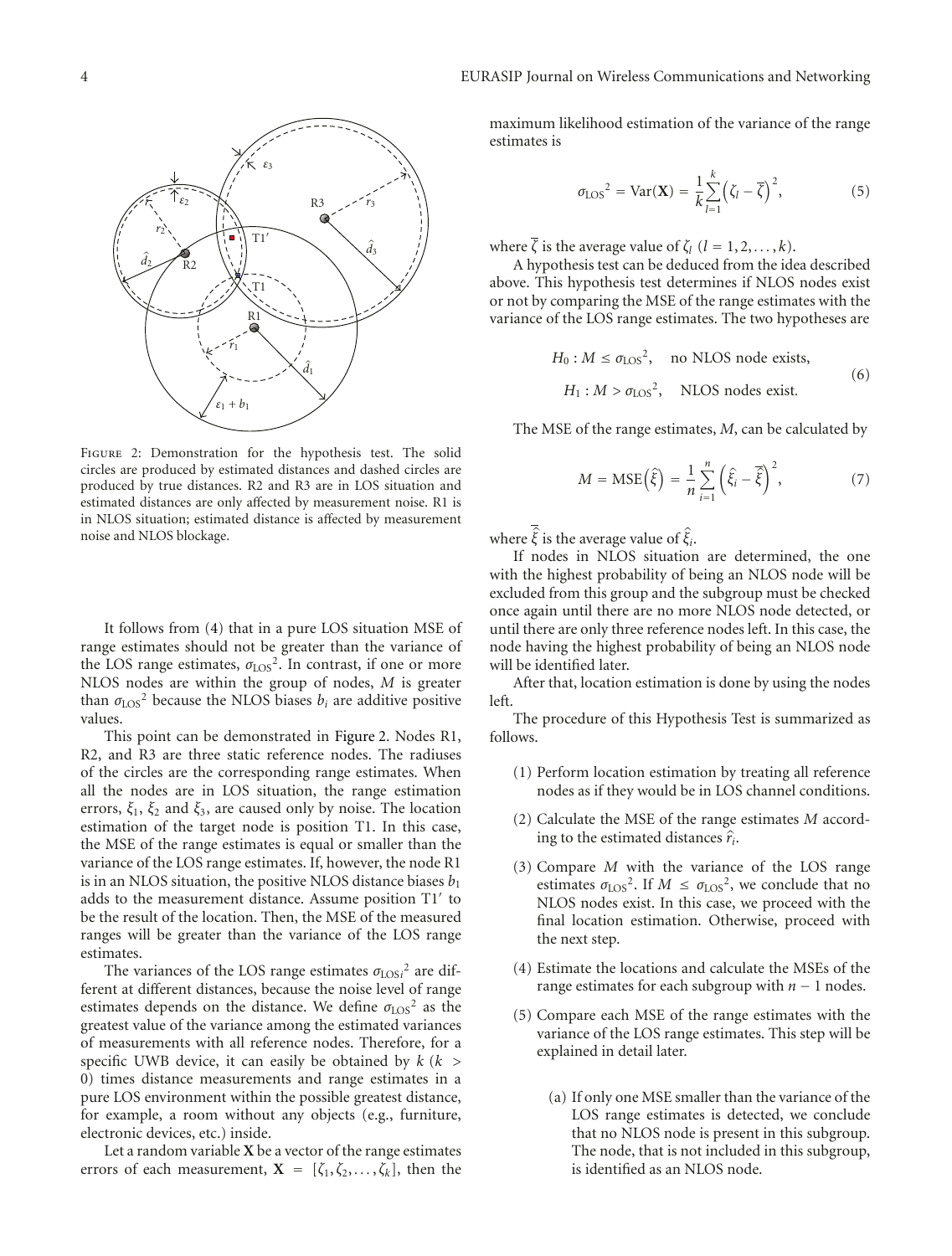- (b) If no MSEs are smaller than the variance of the LOS range estimates, we choose the node with the highest probability of being an NLOS node as the NLOS node. Then, proceed to step (4) and repeat the procedure with the remaining *n*−1 nodes until there are no more NLOS nodes detected or until there are only three reference nodes left.
- (c) If more than one MSE is smaller than the variance of the LOS range estimates, we do the same as explained in step 5(b) , choose the node with the highest probability of being an NLOS node as the NLOS node, and proceed to step  $(4).$
- (6) Locate estimation with the remaining nodes by excluding the NLOS nodes identified before.

A step by step explanation shall be given using the simple scenario in Figure 1. In step (3), we discern that one or more NLOS nodes exist. In step (4), we do location estimations and calculate the MSEs for the four subgroups of four nodes. Then, each MSE is compared with the variance of the LOS range estimates. In step (5), we find that the MSE and only this MSE, which is obtained by the subgroup (R2, R3, and R4) without the node R1, is smaller than the variance of the LOS range estimates. Therefore, in step 5(a), we conclude that no NLOS nodes exist in this subgroup. Hence, node R1 is identified as an NLOS node in this scenario. Then, the location estimate can be done by the subgroup (R2, R3, and  $R4$ ) in step  $(6)$ .

In this simplest case, there is only one MSE smaller than the variance of the LOS range estimates detected in step (5), because only one NLOS node exists. However, this algorithm is an iterative method and there can two special cases appear (in steps  $5(b)$  and  $5(c)$ ) at a certain iteration. They are explained separately in the following.

At a certain iteration, if no MSE is smaller than the variance of the LOS range estimates (step 5(b)), all subgroups still include NLOS nodes. In this case, the number of NLOS nodes is greater than one. Then, the node having the highest probability of being an NLOS node is determined in the following way: bability of being an NLOS node is determined in the owing way:<br>We define  $\hat{\xi}$ <sup>*i*</sup> as the average values of  $\hat{\xi}$ <sup>*i*</sup> for each subgroup.

following way:<br>We define  $\hat{\vec{\xi'}}$  as the average values of  $\hat{\xi}_i$  for each subgroup.<br>The difference between  $\hat{\vec{\xi'}}$  and  $\hat{\vec{\xi}}$  is that the node outside of *z l c* and  $\frac{\overline{\hat{\xi}}}{\hat{\xi}}$  and  $\frac{\overline{\hat{\xi}}}{\hat{\xi}}$ the corresponding subgroup is also taken into account within The difference between  $\hat{\xi}'$  and  $\hat{\xi}$  is that the node outside of the corresponding subgroup is also taken into account within the calculation of  $\hat{\xi}'$ . Because the NLOS biases are additive the corresponding subgroup is also taken into account within<br>the calculation of  $\overline{\hat{\xi'}}$ . Because the NLOS biases are additive<br>positive errors,  $\overline{\hat{\xi'}}$  would be greater than  $\overline{\hat{\xi}}$  obtained without the node outside of the corresponding subgroup. A more precise location estimate provides less MSE. Therefore, we the node outside of the corresponding subgroup. A more precise location estimate provides less MSE. Therefore, we chose the subgroup, which satisfies  $\hat{\vec{\xi'}} > \hat{\vec{\xi}}$  and provides the smallest MSE, as the subgroup having the lowest probability of including NLOS nodes. The node, not included in this subgroup, has the highest probability of being an NLOS node.

In addition, there can be another special case (in step  $5(c)$ ). It is possible that more than one MSE is smaller than the variance of the LOS range estimates, although only one



Figure 3: Demonstration of the special situation. The solid circles are created based on the range estimates and the dashed circle R4 is produced based on the true distance between the target node and reference node R4. In this case, there are two subgroups, (R1, R2, and R3) and (R1, R2, and R4), with MSE of the range estimated smaller than the variance of LOS range estimates.

NLOS node exists. This case is demonstrated in Figure 3. There are four reference nodes R1–R4 in this network. Node R4 is an NLOS node and the dashed circle R4' is produced based on the true distance. In this case, the criterion  $M \leq$ *σ*LOS<sup>2</sup> is satisfied by two subgroups, (R1, R2, and R3) and (R1, R2, and R4).

In this case, we also determine the node that has the highest probability of being an NLOS node within the corresponding subgroup as described above. In contrast, here we do the detection within those subgroups where the MSE is smaller than the variance of the LOS range estimates.

It is easily to know that, generally, the iteration will be finished and stopped after a few number of times iteration. The number of iteration times relates to the number of the NLOS nodes in the examined sensor networks and should be equal or less than the number of the NLOS nodes. Therefore, this method is not so computational intensive as the method in [16, 22].

*3.2. Hypothesis Test Using the Statistics of the Arrangement of Circular Traces.* In a large sensor network, there is a high probability of having three or more LOS nodes. However, in case of less than three reference nodes with LOS channel conditions, the above hypothesis test will stop identification and will perform the location estimation with the three nodes left and with some NLOS nodes still included. We propose a simple but efficient method to improve the location estimation by using the statistics of the arrangement of circular traces obtained from the range estimates.

Without range estimation noise and without NLOS errors, the target node must be at the intersection of all those circles whose centers are the reference nodes and whose radiuses are the range estimates. When there are NLOS errors, the target node should be inside the circles. Therefore,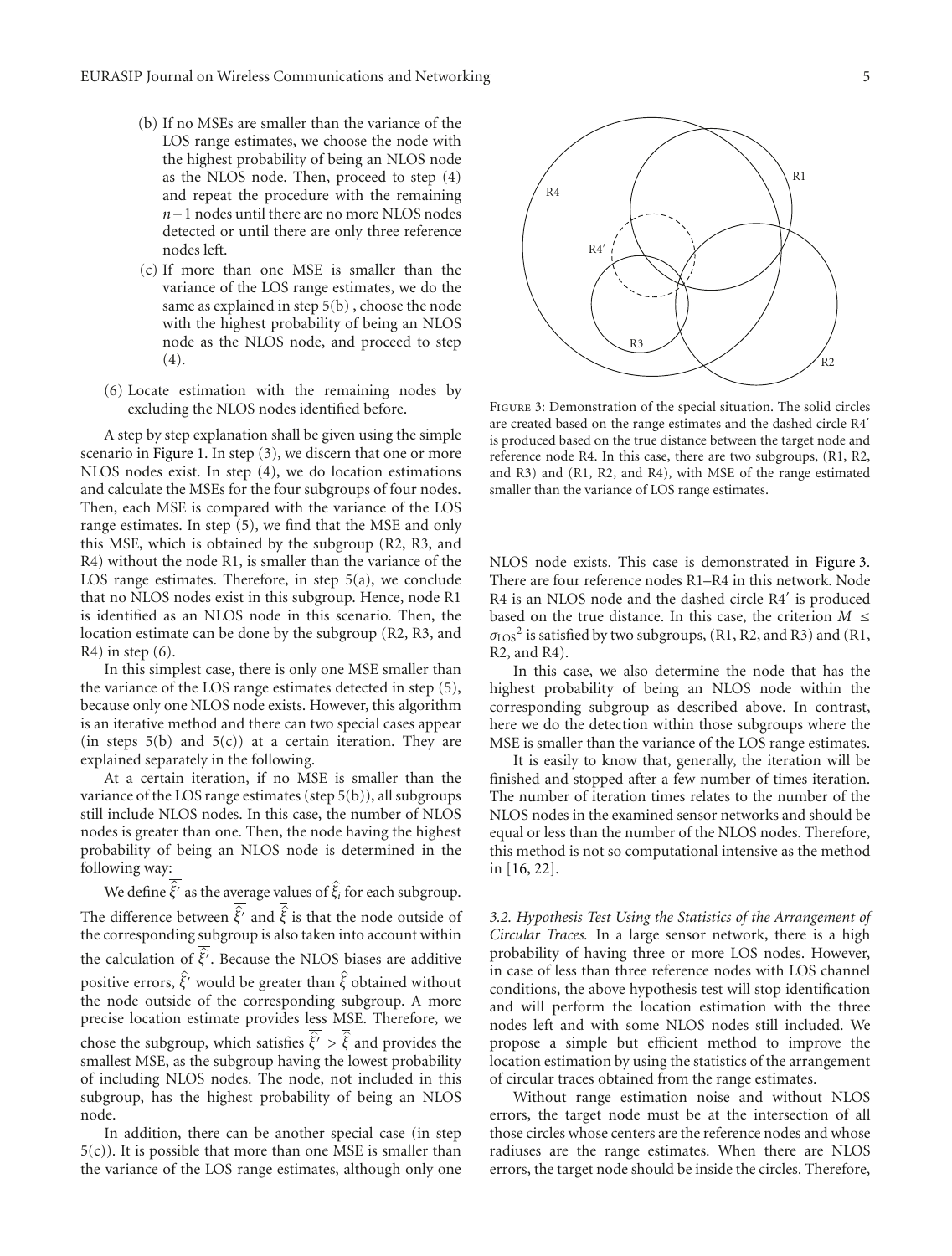

Figure 4: Situation of the arrangement of circular traces.

the target node must be inside the intersection area of the circles.

If it happens that one circle surrounds one of the other circles, as the nodes A and B displayed in Figure 4(a), reference node A is identified as an NLOS node [23]. Moreover, in this case, the range estimate of reference node A can be reduced to the value where the two circles are tangent at a single point. This is shown in Figure 4(a) (the dashed circle A ). The revised value of the range estimate will be closer to the true distance. Then, the revised value is used in the data fusion.

We have also noticed a situation where two circles are isolated from each other, for example nodes E and F displayed in Figure 4(b). In such situation, both node E and node F should be regarded as LOS reference node, because this situation is normally caused by the noise  $\varepsilon_i$  in an LOS situation.

*3.3. Combination of These Two Hypothesis Tests.* The hypothesis test method using the statistics of the arrangement of circular traces can improve the performance of the hypothesis test using the variance to some extent. Therefore, we propose the combination of these two methods for NLOS identification and mitigation.

The flowchart of the proposed combination method is shown in Figure 5.

#### **4. Performance Evaluation**

In this section, we examine the performance of the proposed method by computer simulation.

We consider  $n (n \geq 3)$  reference nodes that are placed randomly in a square area with side length 300 cm. Range estimates were simulated by adding range estimation errors and NLOS biases to the true distances. Because of the different noise levels at different distances, we assume that the variance of the LOS range estimates  $\sigma_{\text{LOS}i}$  is proportional to the distances with  $\sigma_{\text{LOS}i}$  being 2 cm if the distance is zero and *σ*LOS*<sup>i</sup>* being 3 cm if the distance is 425 cm (the biggest possible LOS distance measured inside the area is the length of the diagonal). The random variable of NLOS bias is modeled in different ways in literature, such as exponentially distributed [16, 22] and uniformly distributed [24]. In this article, we model it as a uniformly distributed random variable ranging from 50 cm to 400 cm.

We compare the performance of the proposed method, the combination of hypothesis test methods (HC), with a number of other methods. One is the hypothesis test method using the variance (HT) described in Section 3.1. The second is the hypothesis test method using circular traces (CT) in Section 3.2. The third is the Residual weighting method (RW) described in [16]. In addition, the AML method [11], which is the best performing algorithm among some typical location estimation algorithms compared in [12] but without NLOS identification, is also included.

Location estimation errors have been obtained by averaging 1000 trials with randomly chosen node positions. The Root Mean Square Error (RMSE) of the location estimates is Root Mean Square Error (RMSE) of the location  $\epsilon$  chosen as the performance criteria. It is defined as teria. It is de

$$
\text{RMSE} = \sqrt{\frac{1}{m} \sum_{j=1}^{m} ||\hat{\theta}_j - \theta_j||^2}.
$$
 (8)

In the above equation,  $\theta_j$  and  $\hat{\theta}_j$  (*j* = 1, ..., *m*) are the true position and the location estimate in the *j*th trial within a totality of *m* trials, respectively.

*4.1. Performance Depending on the Number of LOS Nodes.* For ease of illustration but without loss of generality, we suppose that there are eight reference nodes in the network. The performance of all methods was examined depending on the number of LOS nodes among these eight nodes.

From Figure 6, one can see that HC and HT methods perform better than AML and RW for all possible numbers of the LOS nodes. In case of more than three LOS nodes, the error is less than 3 cm. When the number of the LOS nodes is three, HT method and HC method achieve a location error of about 13 cm. This is caused by a higher possibility of wrong identification by using the proposed method when the number of the LOS node is less than three. If the number of LOS nodes is less than three, the error is bigger but the proposed method is still the best.

In addition, it is obvious that HC performs better than HT when the number of the LOS nodes is less than three. It proves that the CT method can improve the performance of the HT method in some case.

*4.2. Performance Depending on the Total Number of Reference Nodes.* In real sensor networks, however, we do not know the exact number of LOS reference nodes. Here we assume that there are at least three LOS nodes. The performance of all methods, with four to ten reference nodes, was examined.

Figure 7 presents the simulation results. It is obvious that the proposed method HC acquires the best performance among the tested methods. For the given range inaccuracy, the HC gives a location estimation error of several centimeters for all numbers of reference nodes.

We have noticed that the performance of the methods is degraded when the number of reference node increases. This is caused by the increasing probability of wrong identification if the percentage of NLOS nodes increases.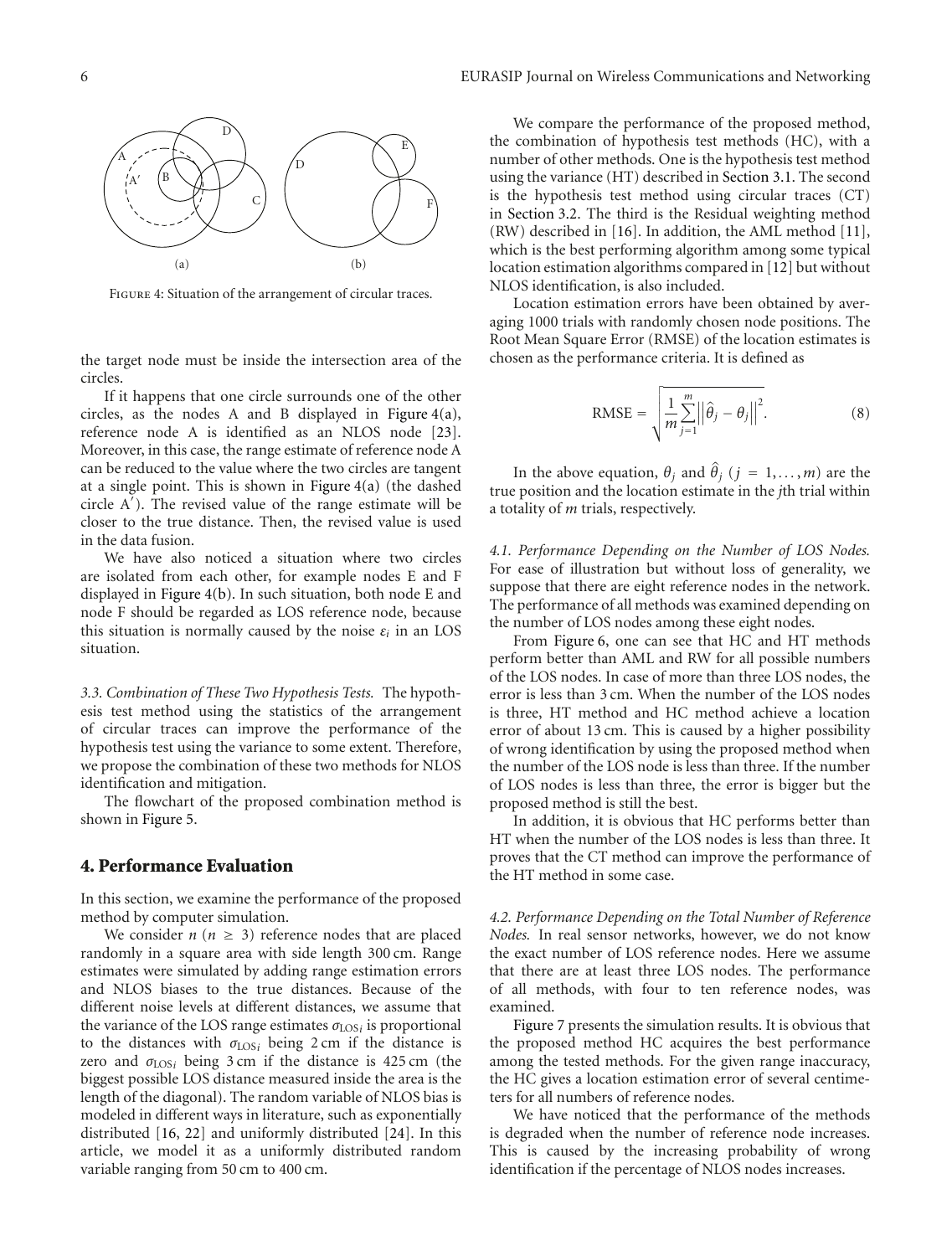

Figure 5: Flowchart of the proposed method.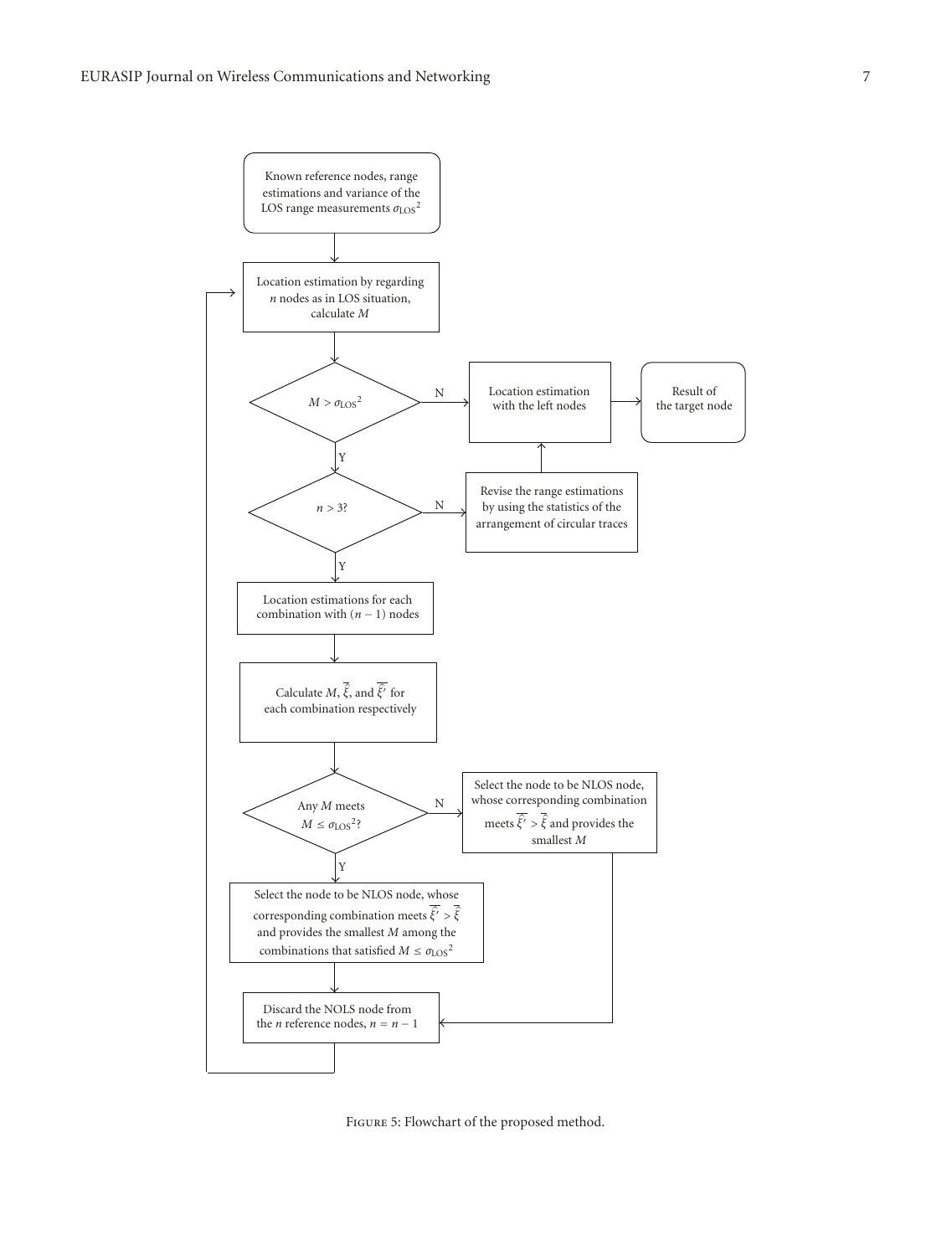

Figure 6: Performance of the methods depending on the number of LOS reference nodes. The network consists of eight reference nodes. 1000 trials have been averaged.



Figure 7: Performance of the methods depending on the total number of reference nodes. The number of the LOS nodes is random but at least three. Simulation performed with 1000 trials.

*4.3. Performance with Random Number of LOS Nodes Including the Situation of Less than Three Nodes.* In dense multipath environment, the number of LOS nodes may be less than three. Here, we include this case in our simulations.

Results are presented in Figure 8. From the figure, we can see that the HT and HC methods provide better performance than other methods. The HC method, a combination of the HT and the CT method, can further improve the performance of the HT method.



FIGURE 8: Performance of the methods depending on the number of reference nodes. The number of the NLOS nodes is a random variable. 1000 trials have been averaged.

### **5. Conclusion**

The NLOS problem is considered a killer issue in UWB localization. In this article, a comprehensive overview of the existing methods for localization in distributed UWB sensor networks under NLOS condition is given and a new method is proposed. The proposed method handles the NLOS problem by NLOS node identification and mitigation approach through hypothesis test. It determines the NLOS nodes by comparing the mean square error of the range estimates with the variance of range estimates in LOS situation, and moreover, using the statistics of the arrangement of circular traces to further improve the performance in the situations that there are less than three LOS nodes available. Because the number of the iteration times is equal or less than the number of the NLOS nodes, this method is not too much computational intensive.

The performance comparison was performed by computer simulation. The simulation results imply that the proposed method acquires the highest performance among the tested methods, even within dense multipath environments where a high possibility exists that the number of LOS nodes is less than three. Moreover, the proposed method could also be applied to scenario with a moving target node.

#### **Acknowlegments**

This work was partly supported by the European Commission within the FP7 ICT integrated project CoExisting Short Range Radio by Advanced Ultra-WideBand Radio Technology (EUWB) and by the German Research Foundation (DFG) within the project CoLOR (within Priority Program UKoLoS, SPP 1202/2).